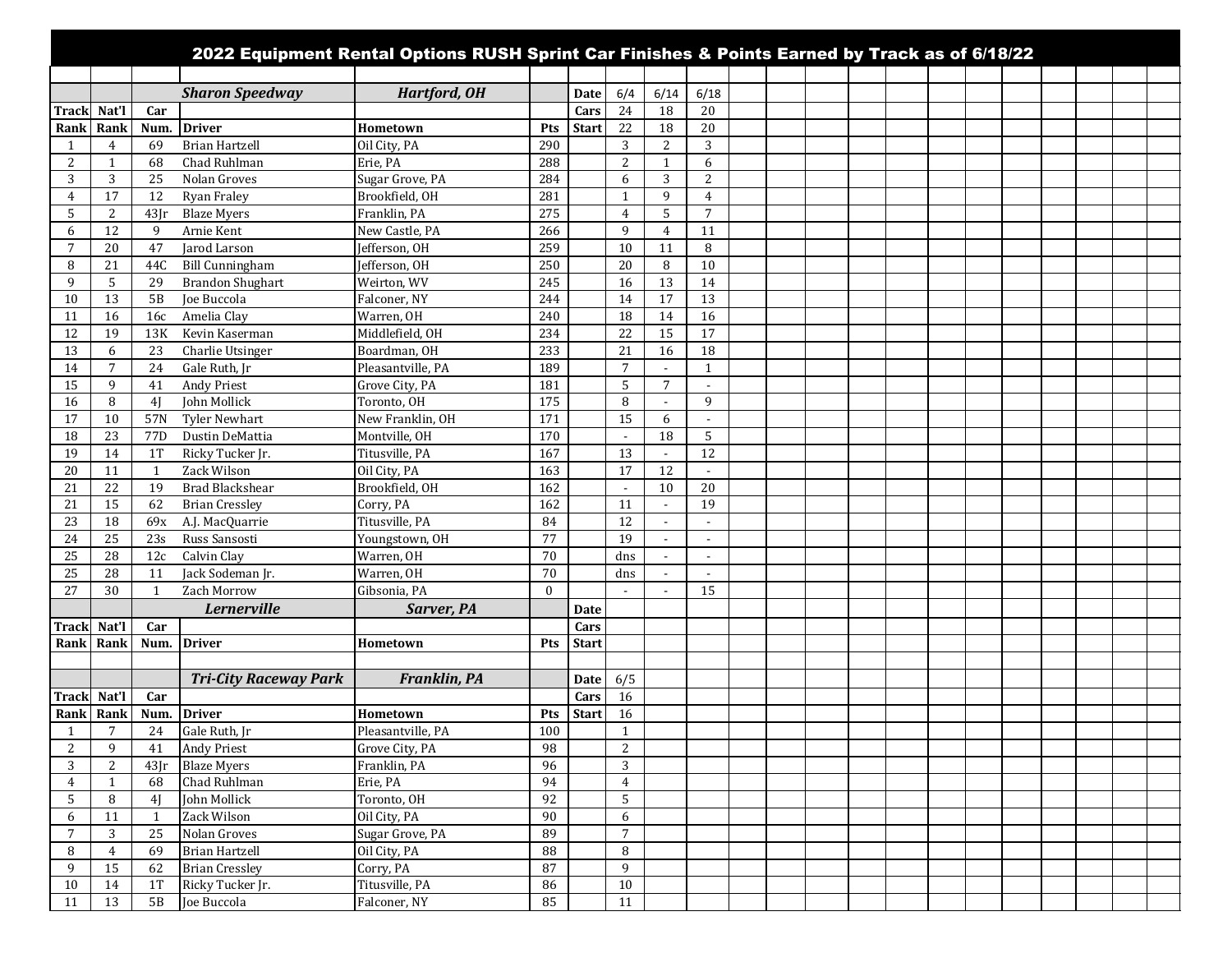|                      |                     |                |                                          | 2022 Equipment Rental Options RUSH Sprint Car Finishes & Points Earned by Track as of 6/18/22 |              |              |                       |  |  |  |  |  |  |  |
|----------------------|---------------------|----------------|------------------------------------------|-----------------------------------------------------------------------------------------------|--------------|--------------|-----------------------|--|--|--|--|--|--|--|
| 12                   | 18                  | 69x            | A.J. MacQuarrie                          | Titusville, PA                                                                                | 84           |              | 12                    |  |  |  |  |  |  |  |
| 13                   | 16                  | 16c            | Amelia Clay                              | Warren, OH                                                                                    | 83           |              | 13                    |  |  |  |  |  |  |  |
| 14                   | 6                   | 23             | <b>Charlie Utsinger</b>                  | Boardman, OH                                                                                  | 82           |              | 14                    |  |  |  |  |  |  |  |
| 15                   | 5                   | 29             | <b>Brandon Shughart</b>                  | Weirton, WV                                                                                   | 81           |              | 15                    |  |  |  |  |  |  |  |
| 16                   | 12                  | 9              | Arnie Kent                               | New Castle, PA                                                                                | 80           |              | 16                    |  |  |  |  |  |  |  |
|                      |                     |                |                                          |                                                                                               |              |              |                       |  |  |  |  |  |  |  |
|                      |                     |                | Pittsburgh's Pennsylvania Motor Speedway | <b>Imperial, PA</b>                                                                           |              | <b>Date</b>  | 6/11                  |  |  |  |  |  |  |  |
| Track Nat'l          |                     | Car            |                                          |                                                                                               |              | Cars         | 9                     |  |  |  |  |  |  |  |
|                      | Rank Rank           | <b>Num</b>     | <b>Driver</b>                            | Hometown                                                                                      | Pts          | <b>Start</b> | 9                     |  |  |  |  |  |  |  |
|                      | 1                   | 68             | Chad Ruhlman                             | Erie, PA                                                                                      | 100          |              | $\mathbf{1}$          |  |  |  |  |  |  |  |
| 2                    | 2                   | $43$ Jr        | <b>Blaze Myers</b>                       | Franklin, PA                                                                                  | 98           |              | 2                     |  |  |  |  |  |  |  |
| 3                    | $\overline{4}$      | 69             | <b>Brian Hartzell</b>                    | Oil City, PA                                                                                  | 96           |              | 3                     |  |  |  |  |  |  |  |
| 4                    | 3                   | 25             | Nolan Groves                             | Sugar Grove, PA                                                                               | 94           |              | $\overline{4}$        |  |  |  |  |  |  |  |
| 5                    | 15                  | 62             | <b>Brian Cressley</b>                    | Corry, PA                                                                                     | 92           |              | 5                     |  |  |  |  |  |  |  |
| 6                    | 10                  | 57N            | <b>Tyler Newhart</b>                     | New Franklin, OH                                                                              | 90           |              | 6                     |  |  |  |  |  |  |  |
| 7                    | 5                   | 29             | <b>Brandon Shughart</b>                  | Weirton, WV                                                                                   | 89           |              | $\overline{7}$        |  |  |  |  |  |  |  |
| 8                    | 6                   | 23             | Charlie Utsinger                         | Boardman, OH                                                                                  | 88           |              | 8                     |  |  |  |  |  |  |  |
| 9                    | 27                  | 13             | Frank Wilson Jr.                         | Belmont, WV                                                                                   | 87           |              | 9                     |  |  |  |  |  |  |  |
|                      |                     |                |                                          |                                                                                               |              |              |                       |  |  |  |  |  |  |  |
|                      |                     |                | Raceway 7                                | Conneaut, OH                                                                                  |              | <b>Date</b>  |                       |  |  |  |  |  |  |  |
| <b>Track</b>         | Nat'l               | Car            |                                          |                                                                                               |              | Cars         |                       |  |  |  |  |  |  |  |
|                      | Rank Rank           | Num.           | <b>Driver</b>                            | Hometown                                                                                      | Pts          | <b>Start</b> |                       |  |  |  |  |  |  |  |
|                      |                     |                |                                          |                                                                                               |              |              |                       |  |  |  |  |  |  |  |
|                      |                     |                |                                          |                                                                                               |              |              |                       |  |  |  |  |  |  |  |
|                      |                     |                |                                          |                                                                                               |              |              |                       |  |  |  |  |  |  |  |
|                      |                     |                |                                          |                                                                                               |              |              |                       |  |  |  |  |  |  |  |
|                      |                     |                | <b>Knox Raceway</b>                      | <b>Knox, PA</b>                                                                               |              | <b>Date</b>  | 6/17                  |  |  |  |  |  |  |  |
| <b>Track</b>         | Nat'l               | Car            |                                          |                                                                                               |              | Cars         | 21                    |  |  |  |  |  |  |  |
| Rank<br>$\mathbf{1}$ | Rank                | Num.           | <b>Driver</b>                            | Hometown                                                                                      | Pts          | <b>Start</b> | 20                    |  |  |  |  |  |  |  |
|                      | 1<br>$\overline{7}$ | 68             | Chad Ruhlman                             | Erie, PA                                                                                      | 100<br>98    |              | $\mathbf{1}$<br>2     |  |  |  |  |  |  |  |
| 2                    |                     | 24             | Gale Ruth, Jr                            | Pleasantville, PA                                                                             |              |              |                       |  |  |  |  |  |  |  |
| 3                    | 8                   | 4 <sub>l</sub> | John Mollick                             | Toronto, OH                                                                                   | 96           |              | 3                     |  |  |  |  |  |  |  |
| 4<br>5               | 2                   | 43[r           | <b>Blaze Myers</b>                       | Franklin, PA                                                                                  | 94<br>92     |              | $\overline{4}$        |  |  |  |  |  |  |  |
|                      | 14                  | 1T             | Ricky Tucker Jr.                         | Titusville, PA                                                                                |              |              | 5                     |  |  |  |  |  |  |  |
| 6<br>7               | 3<br>13             | 25<br>5B       | Nolan Groves                             | Sugar Grove, PA                                                                               | 90<br>89     |              | 6<br>$\overline{7}$   |  |  |  |  |  |  |  |
| 8                    |                     |                | Joe Buccola                              | Falconer, NY                                                                                  | 88           |              | 8                     |  |  |  |  |  |  |  |
| 9                    | 26                  | 20<br>9        | <b>Jeff Metsger</b>                      | Lebanon, PA                                                                                   |              |              | 9                     |  |  |  |  |  |  |  |
| 10                   | 12<br>6             | 23             | Arnie Kent                               | New Castle, PA                                                                                | 87<br>86     |              | 10                    |  |  |  |  |  |  |  |
| 11                   | 18                  | 69x            | <b>Charlie Utsinger</b>                  | Boardman, OH<br>Titusville, PA                                                                | 85           |              | 11                    |  |  |  |  |  |  |  |
|                      |                     |                | A.J. MacQuarrie                          |                                                                                               |              |              |                       |  |  |  |  |  |  |  |
| 12                   | 24                  | $2\mathrm{R}$  | <b>Rich Womeldorf</b>                    | Apollo, PA                                                                                    | 84           |              | 12                    |  |  |  |  |  |  |  |
| 13                   | 9                   | 41<br>19       | <b>Andy Priest</b>                       | Grove City, PA                                                                                | 83<br>82     |              | 13<br>14              |  |  |  |  |  |  |  |
| 14                   | 22                  |                | <b>Brad Blackshear</b>                   | Brookfield, OH                                                                                |              |              |                       |  |  |  |  |  |  |  |
| 15                   | 10                  | 57N<br>62      | Tyler Newhart                            | New Franklin, OH                                                                              | 81           |              | 15                    |  |  |  |  |  |  |  |
| 16                   | 15<br>17            | 12             | <b>Brian Cressley</b>                    | Corry, PA                                                                                     | 80<br>79     |              | 16<br>17              |  |  |  |  |  |  |  |
| 17                   |                     |                | <b>Ryan Fraley</b>                       | Brookfield, OH                                                                                |              |              |                       |  |  |  |  |  |  |  |
| 18                   | 16                  | 16c            | Amelia Clay                              | Warren, OH                                                                                    | 78           |              | 18                    |  |  |  |  |  |  |  |
| 19                   | 19<br>11            | 13K<br>1       | Kevin Kaserman                           | Middlefield, OH                                                                               | $77\,$<br>76 |              | 19<br>$\overline{20}$ |  |  |  |  |  |  |  |
| 20<br>21             | $\overline{4}$      | 69             | Zack Wilson<br><b>Brian Hartzell</b>     | Oil City, PA<br>Oil City, PA                                                                  | 70           |              | dns                   |  |  |  |  |  |  |  |